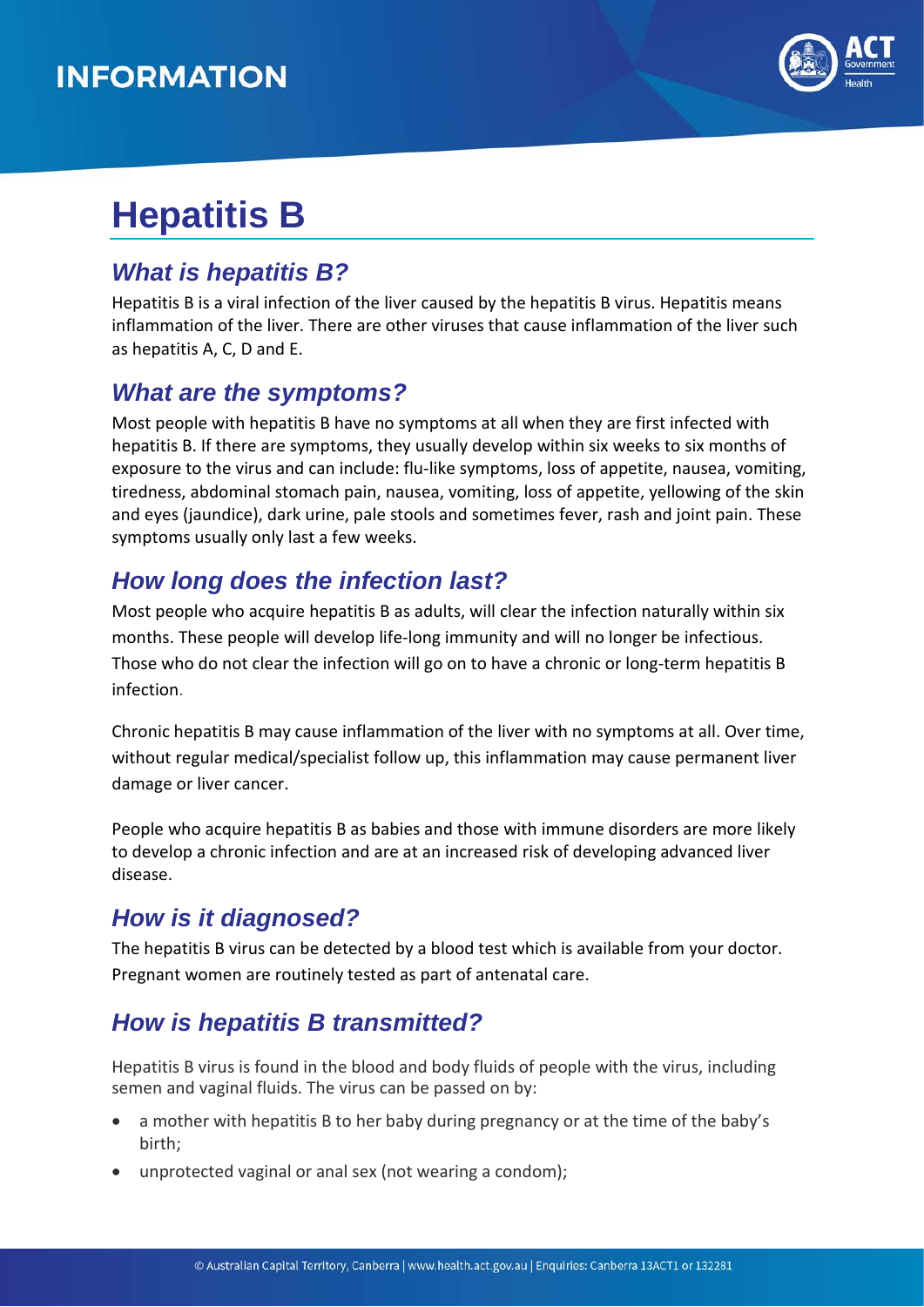

- contact with infected blood, such as:
	- o sharing injecting drug equipment;
	- o non-sterile or shared equipment used in tattooing, body piercing and acupuncture;
	- o shared personal items such as toothbrushes and razors;
	- o accidental needle-stick injury or blood splash e.g. in a health care setting; and
	- o direct contact between infective body fluids and open sores or wounds.

Hepatitis B cannot be transmitted by saliva, tears or breast milk. It is also not transmitted by contaminated food or water.

#### *Who is at risk?*

Anyone who is not immune to hepatitis B can be infected with the virus. Those most at risk of infection include:

- people who inject drugs;
- men who have sex with men;
- people born in countries with a high prevalence of hepatitis B and their children;
- babies born to mothers with hepatitis B;
- people who don't wear condoms with new or casual sexual partners;
- Aboriginal and Torres Strait Islander people; and
- inmates at correctional facilities.

The risk of acquiring hepatitis B through blood transfusions in Australia is extremely low due to screening of all blood donors by Australian blood banks.

#### *How can hepatitis B be prevented?*

Hepatitis B can be prevented by:

- vaccination;
- treating babies of mothers with hepatitis B at birth with immunoglobulin and vaccine;
- never sharing injecting drug equipment;
- wearing gloves and protective clothing when handling other people's blood or body fluids;
- always using condoms with new or casual sexual partners;
- not sharing personal items such as razors and toothbrushes, which can transfer blood;
- having any tattooing/body art performed only at licensed premises; and
- seeking medical advice as soon as possible after a needle stick injury or after possible sexual exposure.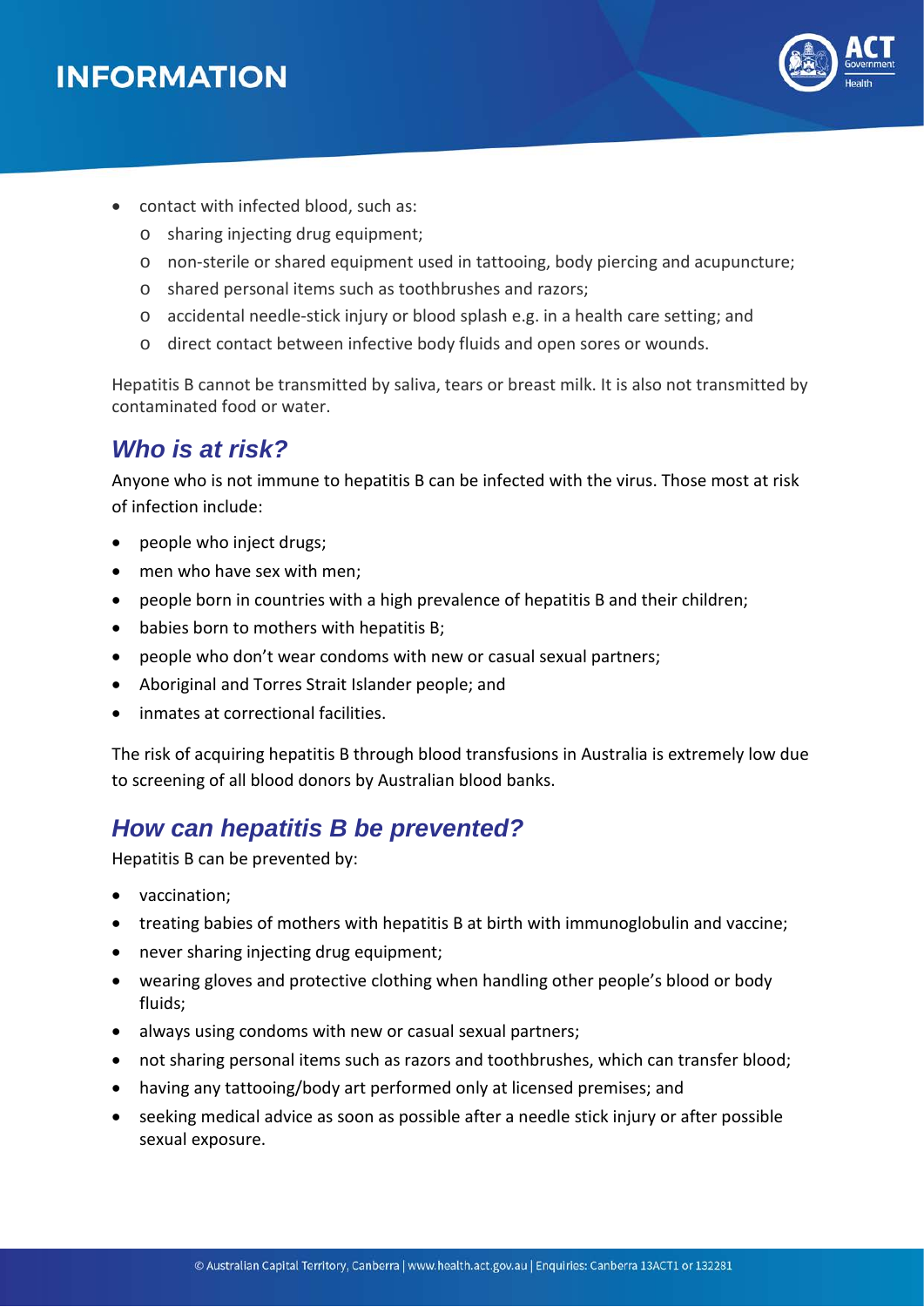## **INFORMATION**



#### *Hepatitis B vaccination*

Hepatitis B vaccination is part of the funded National Immunisation Program (NIP) and is offered to all babies at birth, two, four and six months of age. Catch-up vaccination is also funded for persons under 20 years of age.

The following people can also access free hepatitis B vaccine through their doctor:

- sexual and/or household contacts of a person with hepatitis B;
- people who inject drugs; and
- refugees and humanitarian entrants into Australia who have no history of hepatitis B immunisation.

Hepatitis B vaccination is also recommended (but not usually funded) for:

- those with multiple sexual partners;
- people with certain chronic medical conditions and impaired immunity e.g. HIV, haemodialysis patients;
- people with chronic liver disease and/or hepatitis C;
- individuals with occupational risks e.g. health care workers, embalmers, tattooists and body-piercing workers, acupuncturists, sex industry workers;
- residents and staff of facilities for persons with intellectual disabilities;
- inmates and staff of long-term correctional facilities;
- travellers to regions where hepatitis B is common;
- migrants from countries where hepatitis B is common; and
- Aboriginal and Torres Strait Islander people.

#### *How is Hepatitis B treated?*

While there is no cure, there are treatments that can help manage chronic hepatitis B. Some people may be prescribed anti-viral medication that can reduce the risk of developing serious liver disease.

If you have been diagnosed with hepatitis B you should:

- have a liver health assessment and discuss treatment options with your doctor;
- have regular medical/specialist follow up appointments;
- advise regular sexual partners and household contacts to discuss testing and vaccination with their doctor;
- limit or avoid alcohol and maintain a healthy lifestyle;
- consider getting vaccinated against hepatitis A to minimise damage to the liver; and
- contact Hepatitis ACT for further information and support on 1300 301 383 or go to www[.hepatitisact.com.au](http://hepatitisact.com.au/)